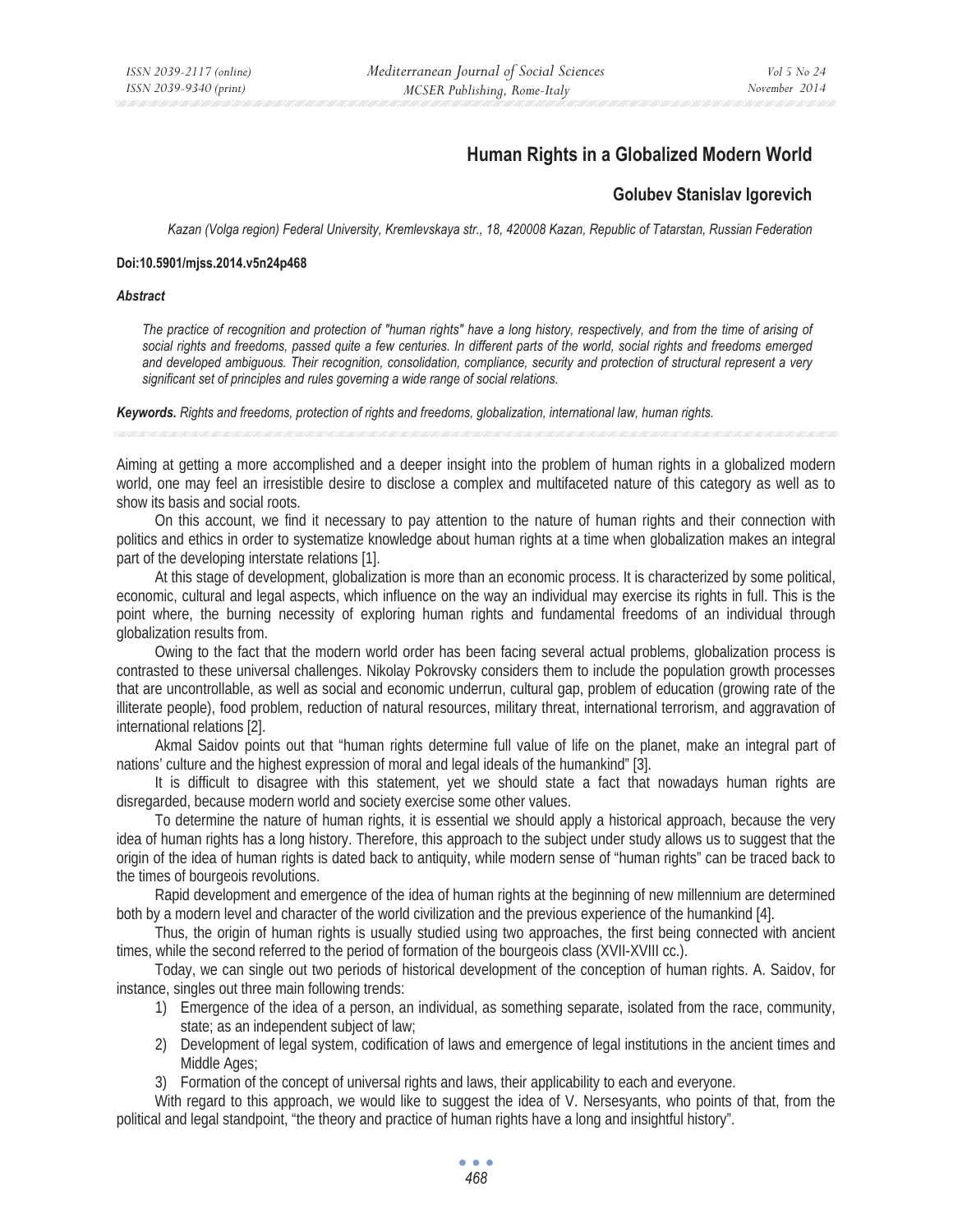| ISSN 2039-2117 (online) | Mediterranean Journal of Social Sciences | Vol 5 No 24   |
|-------------------------|------------------------------------------|---------------|
| ISSN 2039-9340 (print)  | MCSER Publishing, Rome-Italy             | November 2014 |

With regard to all its novelty and peculiarities determined by modern level and character of the world civilization, nowadays the problem of human rights is based on a rich experience of the humankind mainly in the field of legal forms of organization of people's life on social and national levels, legal ways of governing social relations [5].

The biggest achievement of humankind in the XX c. is development and employment of the regime of the international protection of human rights and freedoms. Under international legal acts of universal character, states as subjects of the international law are obliged to enforce and protect human rights and freedoms. However, revealed in various spheres of life of the international community at different levels of intensity, globalization makes a significant influence not only on development and formation of new approaches to international regulation of interstate relations, but on the system of universal principles and norms of the international law in human rights.

Vladiimir Kartashkin writes that globalization influenced greatly on the change of such fundamental principle as international protection of human rights. It is probably connected with the fact that advantages of globalization are enjoyed by the most developed countries, while the developing states face the growth of social discontent that could probably explode all the system of the international relations. To avoid this possibility, achievements of globalization should belong to all humankind, to all national and peoples [6].

However, Academician Nikita Moiseev criticizes and raises objections to the theory of "universalization" of human rights. He explains his critical view to the theory of unversalization of human rights as appropriate for all people living in various countries in the following way – this is as much illusion as the idea of identical interpretation of the concept of "good". Any attempts to unify human rights show how imperfect this civilization or, to be more exact, some civilizations on this planet can be, mainly in the field of this general process of self-organization determining social development.

Besides, N. Moiseev excludes the possibility of global standardization of human rights because it is impossible to disregard the character of the civilization in which an individual has been raised for thousand years. With regard to this fact, rules of life were based on the principles determined by the environment [7].

On the other hand, global society develops towards realization of the value of an individual, therefore both international and national laws become more focused on an individual, and the international community gradually acquires characteristics of the global international system [8]. Igor Lukashik points out that this process is characterized by *de-etatization* of the international law which means that the observance of human rights in a state can be controlled externally by the international community as well as internally by its people or any individual. De-etatiation is also reflected in the fact that international law brings rights of peoples and an individual to the forefront. This is the only foundation for the international order applicable for the human civilization in the XXI c. [9].

It is under these conditions that observance of human rights and freedoms is no longer an internal matter of a state. During globalization of the international community references to a state sovereignty may afford no excuse for human rights abuse [10].

In this case balance between observance of the principle of human rights and freedoms and such fundamental principles of international law as respect for national sovereignty, non-interference in the internal affairs of the country, etc may become a point of contention [11].

In practice, the whole problem reduces itself to the question of legitimacy of the humanitarian interference, political or economic isolation of a state with massive human rights violations. It is evident that every case requires that international community should make a well-informed decision. Taking into account that all aforesaid principles possess equal legal power, it is necessary that every single decision reflecting attitude of the international community to a certain situation should be in conformity with humanitarian goals.

Such fundamental principles of international law as national sovereignty and non-interference in the internal affairs of a country are restricted to human, peoples' and individual rights. If we consider these questions in the light of attempts that are made by all international community and some particular states towards observance of the fundamental individual and civil rights and freedoms, we should not consider them as interference in the internal affairs of a country.

However, under these conditions it is essential taking assuming that peace and safety of the international community should not be exposed to unilateral military actions or to a threat of these actions from any state. Thus, any state should be deprived of an opportunity of making independent decisions about its right to a humanitarian intervention, including use of armed forces. These actions may take place only in conformity with the UN Charter and decisions of the Security Council, in cases when all other possibilities of influence on a corresponding state have been exhausted. This is the only way balanced regulation of the international relations can be made for the sake of world order.

Today, we would like to point out the assumption made by Vladimir Kartashkin, because it is nowadays that we can see social explosion on the African continent, that suffered from events that caused significant political changes and replacement of state authorities in some African countries.

To avoid getting involved into politics, we would like to discuss some other factors that influenced on such a course